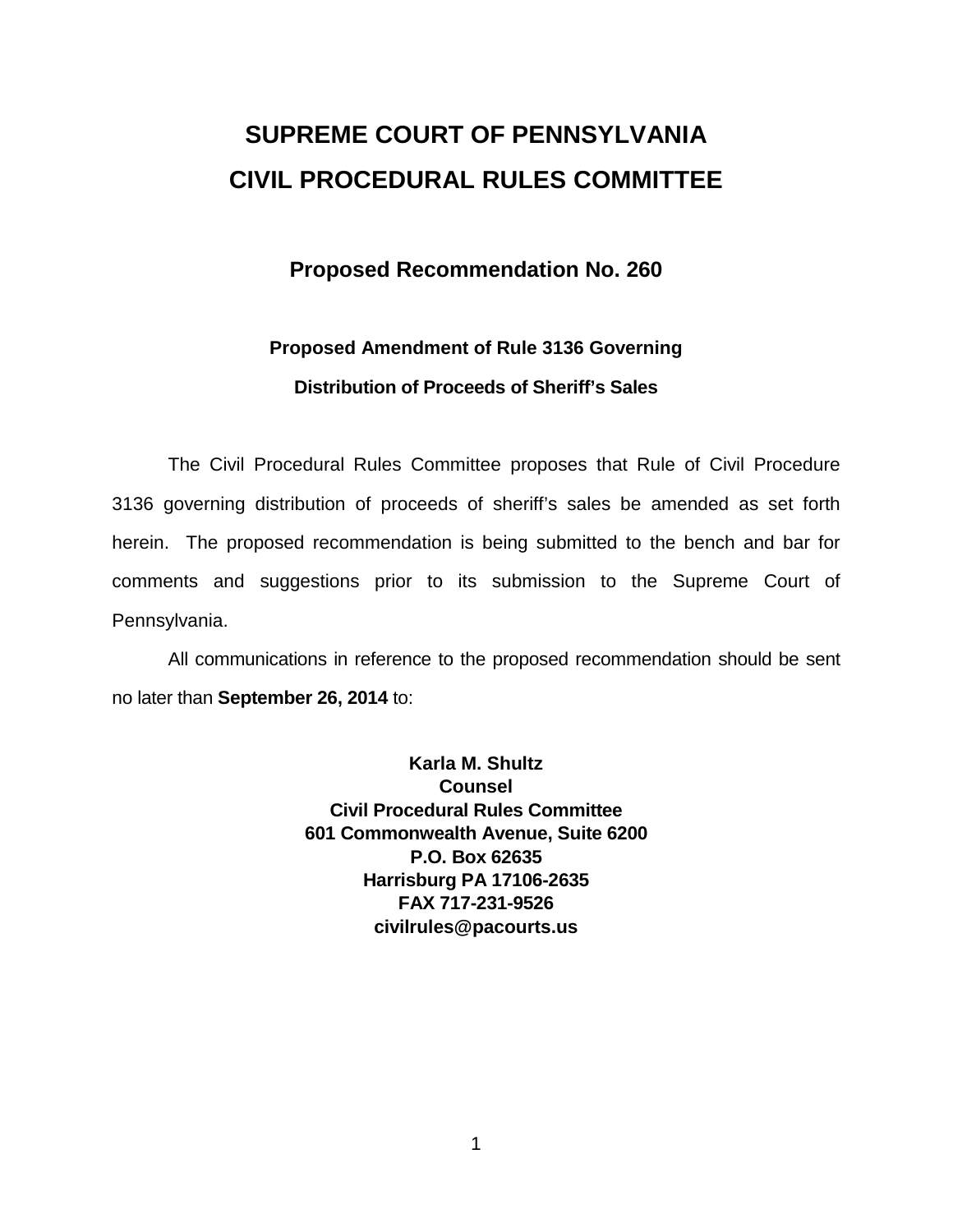#### **Rule 3136. Distribution of Proceeds**

(a) Not later than thirty days after the sale of real property and not later than five days after the sale of personal property, the sheriff shall prepare a schedule of proposed distribution of the proceeds of sale which shall be **[kept on file and shall be available for inspection in the sheriff's office] filed in the prothonotary's office**. No schedule of distribution or list of liens need be filed when the property is sold to the plaintiff for costs only.

(b) When a receipt of the plaintiff or other lien creditor has been accepted on account of the purchase price the schedule shall set forth the name and address of the plaintiff or lien creditor, the amount of the judgment or lien, identifying it, and the amount of credit claimed and allowed upon the purchase price.

(c) In sales of real property the sheriff shall attach to the schedule a list of liens upon the property sold as certified from the record by the proper officers or a guaranteed search from any title company authorized to do business within the county. The cost of certifying the list of liens or the title search, the acknowledgment, recording and registry of the deed and transfer or documentary stamps shall be charged as an expense of distribution.

(d) The sheriff shall distribute the proceeds of sale in accordance with the proposed schedule of distribution, unless written exceptions are filed with the sheriff not later than ten (10) days after the filing of the proposed schedule.

(e) Upon the filing of exceptions, the sheriff shall transmit them to the prothonotary together with a copy of the proposed schedule of distribution.

(f) The court shall determine the exceptions, and for this purpose may receive evidence by deposition or otherwise, or may appoint an auditor to hear the evidence and report to the court.

2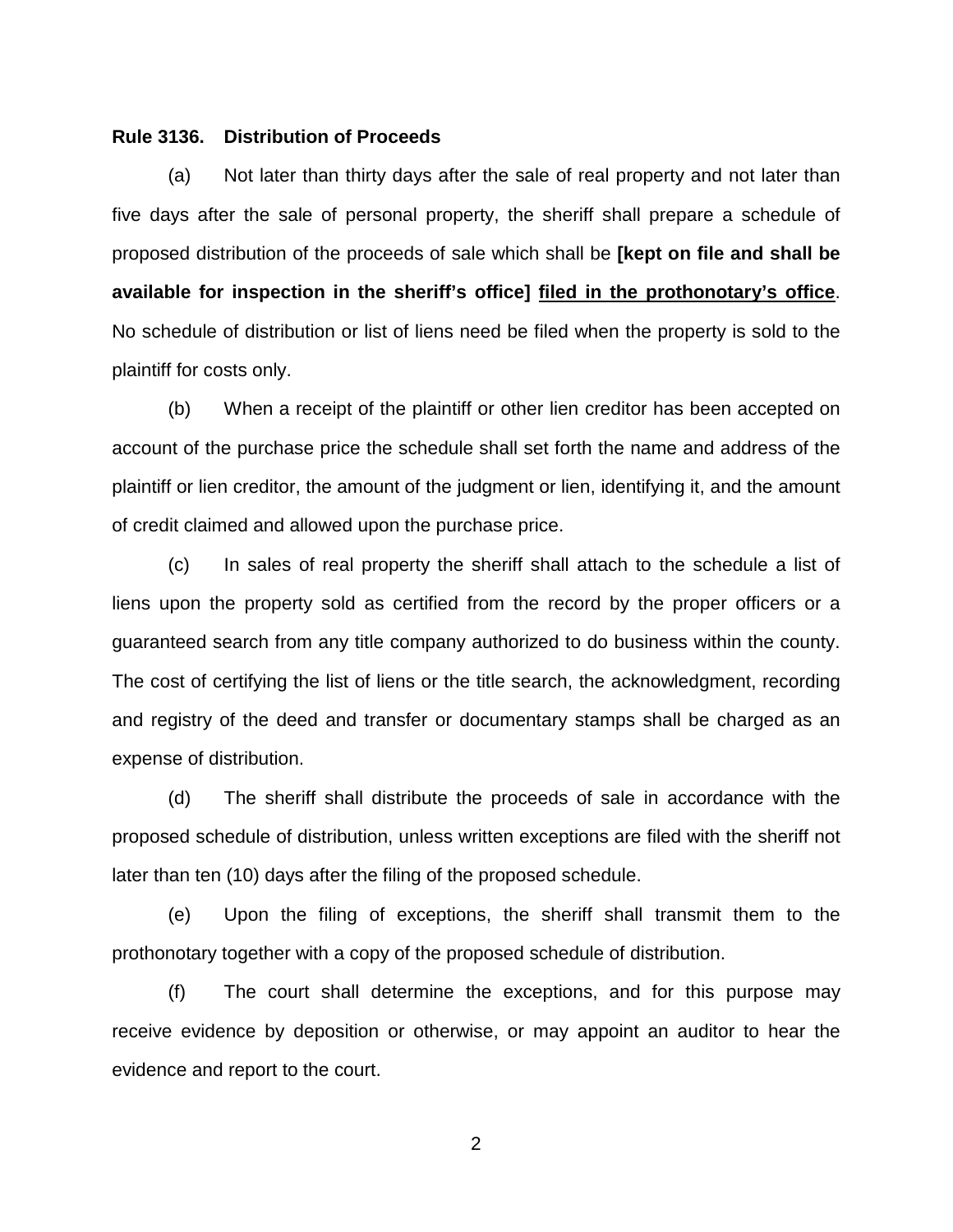(g) The proceeds of sale need not be paid into court by the sheriff but upon petition of the sheriff or any party in interest, the court may order the proceeds to be paid into court to await distribution or may order the sheriff to invest the fund for distribution pending final disposition of the exceptions or an appeal therefrom.

(h) If the sheriff receives any money for costs or in connection with a stay, adjournment or postponement of sale or otherwise, the sheriff shall account for it on returning the writ.